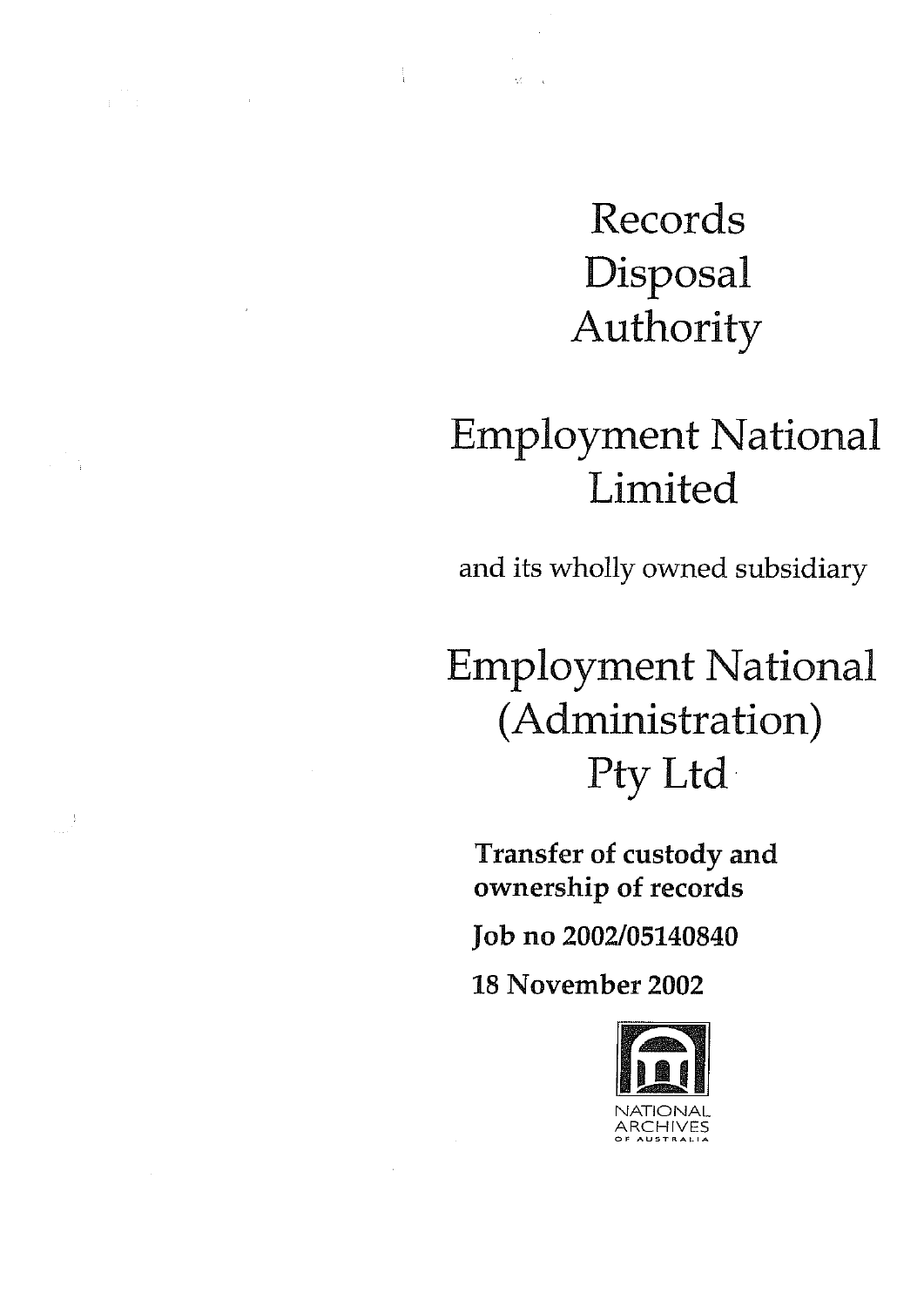© Commonwealth of Australia 2002

 $\mathcal{A}$ 

 $\frac{1}{2}$ 

 $\sim$ 

 $\mathcal{A}^{(1)}$ 

 $\sim$ 

TIlls work is copyright. Apart *hom* any use as permitted under the *Copyright Act* 1968, no part may be reproduced by any process without prior written permission from the National Archives of Australia. Requests and inquiries concerning reproduction and rights should be directed to the Publications Manager, National Archives of Australia, PO Box 7425, Canberra Mail Centre ACT 2610, Australia.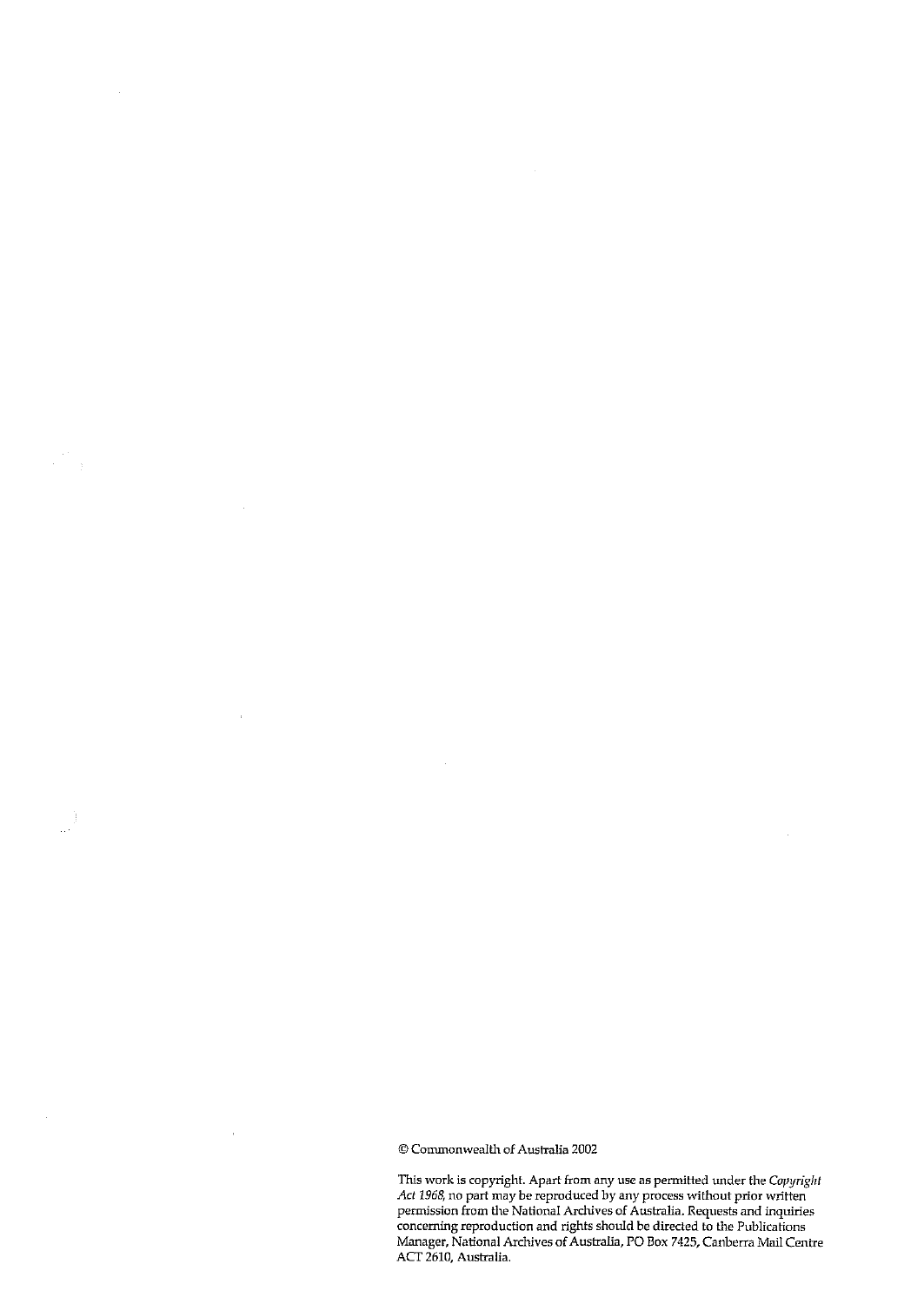### **CONTENTS**

 $\mathcal{A}^{\mathcal{A}}$ 

 $\label{eq:2} \begin{array}{c} \mathcal{L}_{\text{eff}} \\ \mathcal{L}_{\text{eff}} \\ \mathcal{L}_{\text{eff}} \end{array}$ 

 $\begin{array}{c} \frac{1}{2} \left( \frac{1}{2} \right) \\ \frac{1}{2} \left( \frac{1}{2} \right) \end{array}$ 

 $\frac{1}{\sigma^2}$ 

| <b>INTRODUCTION</b>         | 5 |
|-----------------------------|---|
|                             |   |
| The Appraisal Process       | 5 |
| Disposal Authorisation      | 5 |
| Purpose of this Authority   | 5 |
| Using this Authority        | 5 |
| Amendment of this Authority | 6 |
|                             |   |
| <b>CONTACT INFORMATION</b>  | 6 |
| <b>AUTHORISATION</b>        | 7 |
| <b>APPLICATION</b>          | 8 |
| Access to records           | 8 |
| <b>CLASSES</b>              | 9 |

 $\hat{\mathcal{A}}$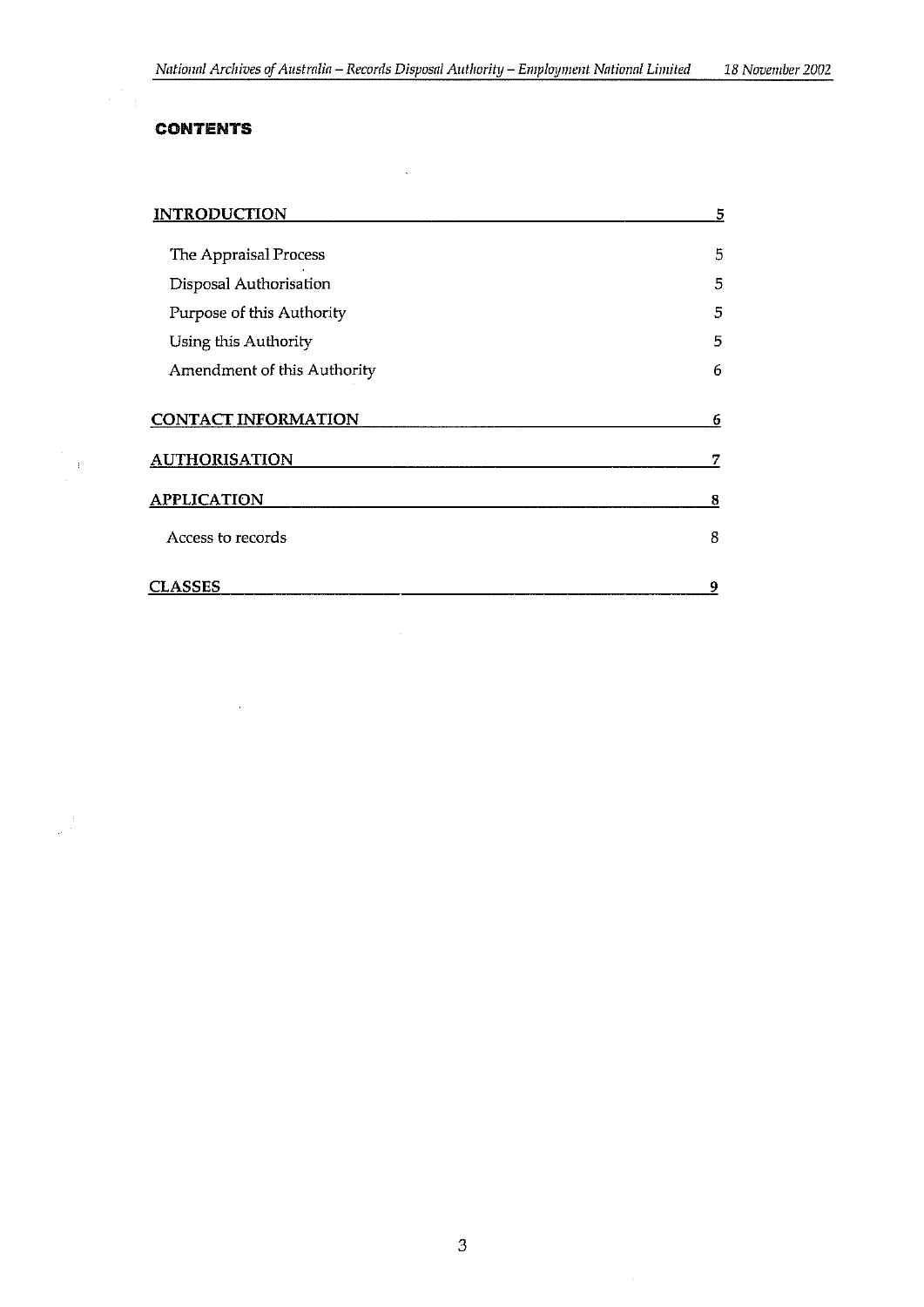$\frac{1}{3}$ 

 $\frac{1}{2}$ 

 $\frac{1}{\sqrt{2}}$ 

 $\mathcal{A}$ 

 $\bar{r}$ 

4

 $\bar{z}$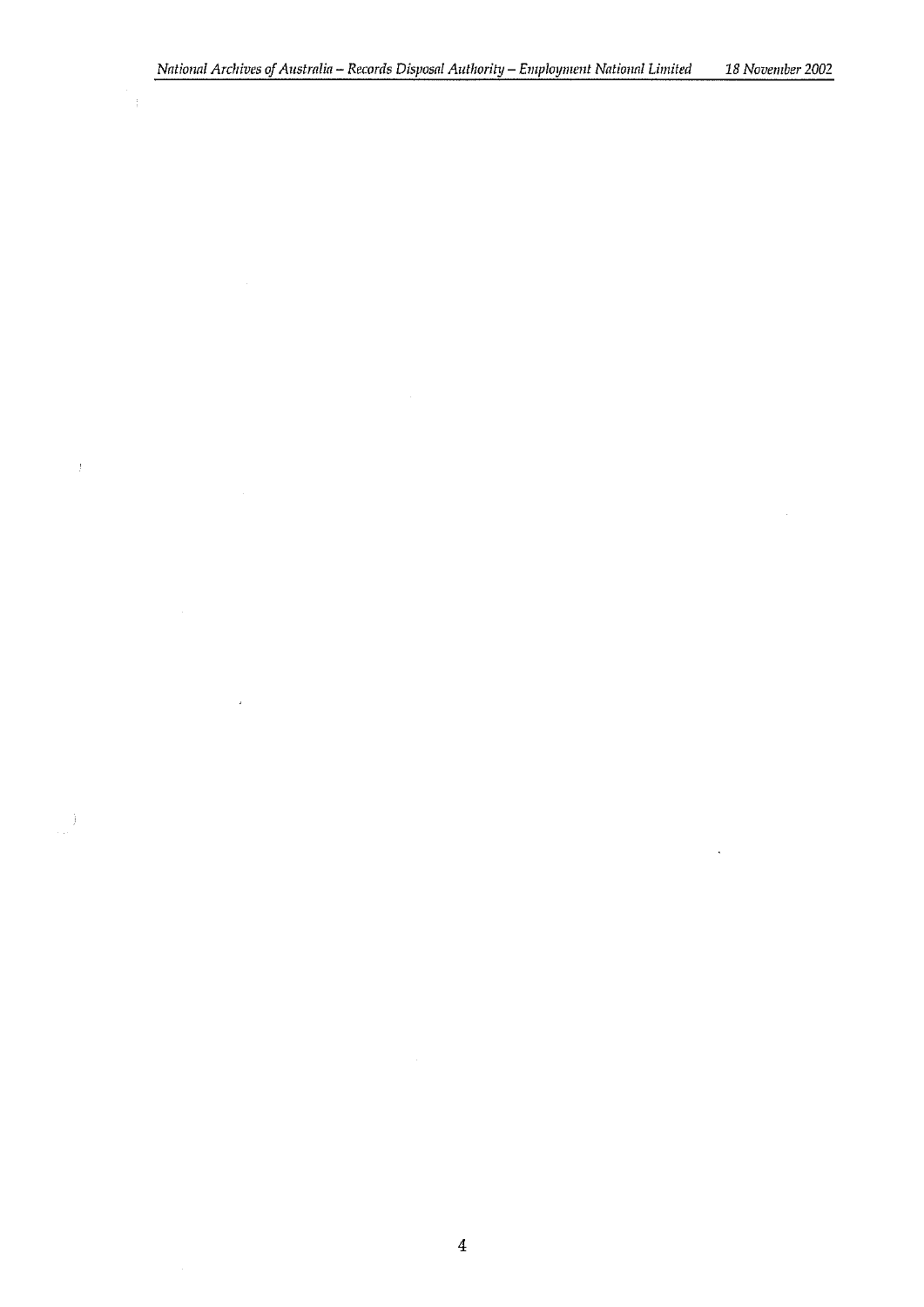### **INTRODUCTION**

### The appraisal process

The appraisal of Commonwealth records is based on the methodology for Designing and Implementing Recordkeeping Systems (DIRKS) outlined in the Australian Standard AS4390-1996, *RecordsManagement,* Part 1: General, Clause 1.3, and expanded in the DIRKS Manual. It is an analytical process that involves identifying which records should be created, assessing the value of records for future use, identifying those records with enduring value and deciding how soon the remalnder can be destroyed or otherwise disposed of.

The process can involve making decisions about the alteration of records, and where records have already been created, the transfer of ownership or custody of these records. It also involves authorising the action arising from the assessment and putting the action into effect by sentencing. The appraisal process provides a framework of accountability for recordkeeping.

### Disposal authorisation

Section 24 of the *Archives Act* 1983 provides that records are not to be disposed of without the consent of the Archives unless the action of disposal is positively required by law, or takes place in accordance with a normal administrative practice of which the Archives does not disapprove. Advice on the provisions of the Archives Act can be obtained from any National Archives office.

#### Purpose of this authority

This authority authorises the transfer of custody or ownership, or other disposal, of Commonwealth records as required by the Archives Act.

### Using this authority

This authority covers records controlled by the agency and applies only to the records or classes of records described in the authority.

This authority is to be used to determine the custody or ownership of Commonwealth records. This is done by a process known as 'sentencing'. Sentencing involves the examination of records in order to identify the individual disposal class to which they belong. This process enables the sentencing officer to determine the appropriate disposal action for the records. Advice on sentencing can be obtained from your nearest National Archives office.

Records remalning in Commonwealth custody should be sentenced in accordance with the Administrative Functions Disposal Authority issued by the National Archives to cover housekeeping and other records common to most Commonwealth agencies and other specific Records Disposal Authorities issued to the agency. Records selected as national archives should be transferred into the custody of the National Archives. TIle Archives no longer accepts records which have not been sentenced in accordance with valid records disposal authorities. Commonwealth agencies may withdraw records for official reference purposes through the lending service.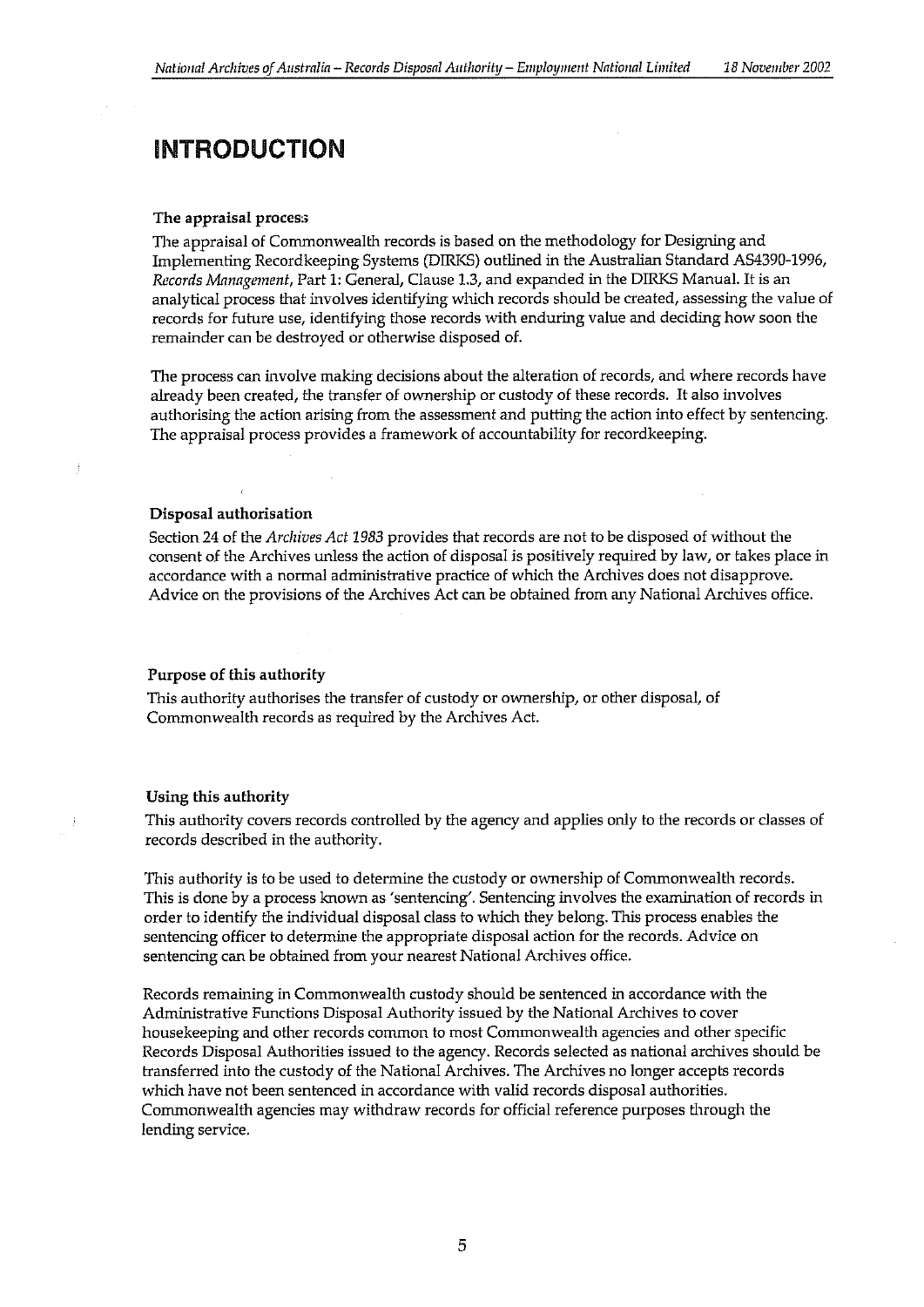### Amendment of this authority

An amendment of this authority must be approved by the National Archives. Officers using the authority should advise the National Archives of any changes considered desirable.

### CONTACT INFORMATION

 $\left\langle \frac{1}{\sqrt{2\pi}}\right\rangle _{0}$ 

## 1. For changes to this RDA contact the Canberra Office of the National Archives of Australia:<br>Queen Victoria Terrace Tel: (02) 6212 3610

Queen Victoria Terrace Parkes ACT 2600<br>PO Box 7425 Canberra Mail Centre

Email: recordkeeping@naa.gov.au

Website: www.naa.gov.au

2. For sentencing advice contact your local office of the National Archives. The address and phone number of your local office can be found at the National Archives web-site address above.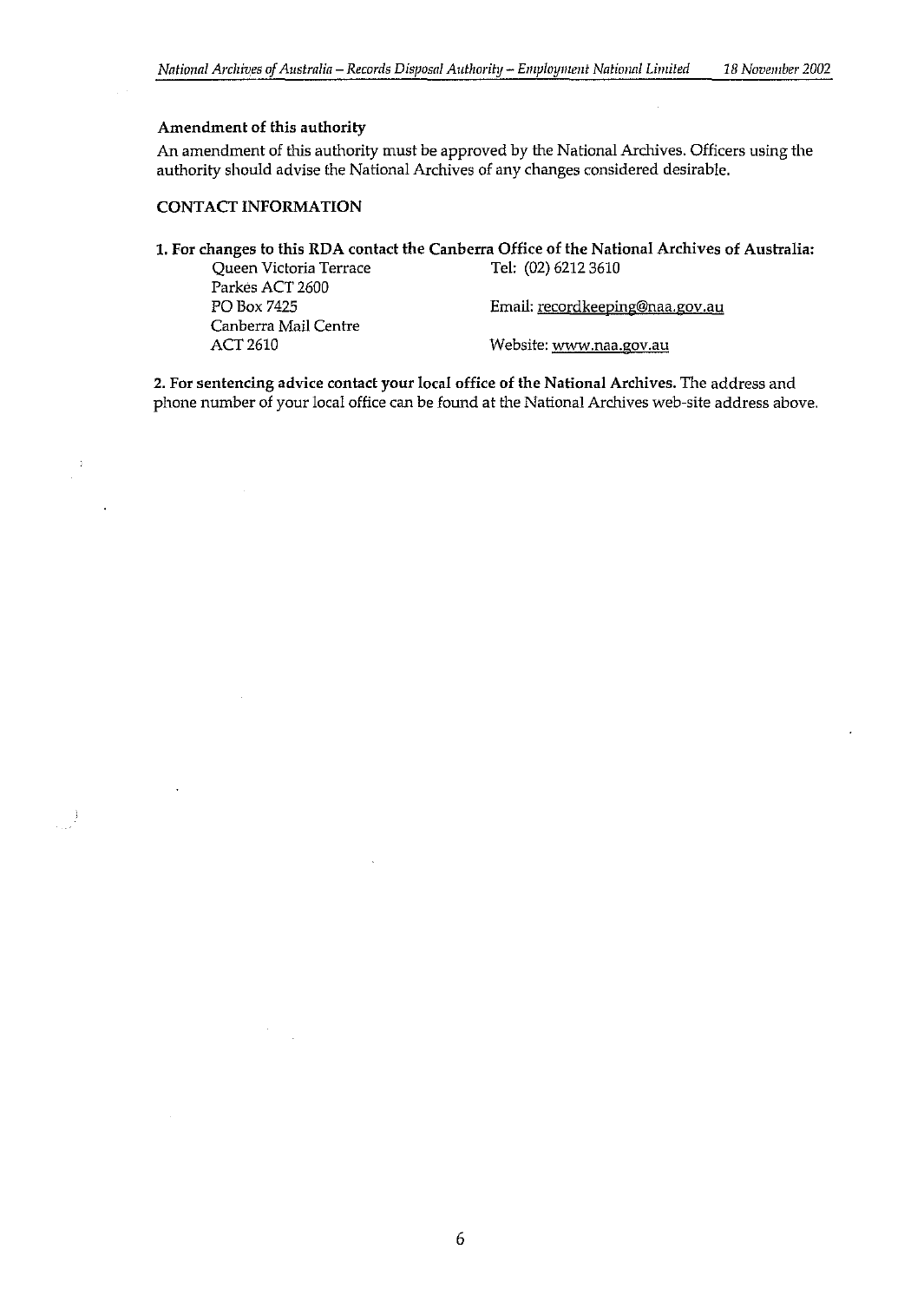### RDA **Job** No 2002{05140840

### **AUTHORISATION** RECORDS DISPOSAL AUTHORITY

Person to whom in iter of audionsalion is siven-

The Chief Executive Officer Employment National Limited and Employment National (Administration) Pty Ltd Level 7, Overseas Bank Building 32 Martin Place SYDNEY NSW 2000

**Migotse** 

AUTHORISES ARRANGEMENTS FOR THE DISPOSAL OF RECORDS IN ACCORDANCE WITH SECTION 24(2)(b) OF THE ARCHIVES ACT 1983

Application

Records described in the disposal classes in this authority.

This authorisation applies to only the disposal of the records described on the authority in accordance with the clisposal action specified on the authority. The authority will apply only If disposal takes place with the consent of the agency that is responsible at the time of disposal for the functions decimented in the records concerned.

Authorising Officer, National Archives of Australia

Eell 'av

Venetia Beale Director, Recordkeeping Implementation Date of Issue 18 November 2002

Date of Amendment

**Expiry Date**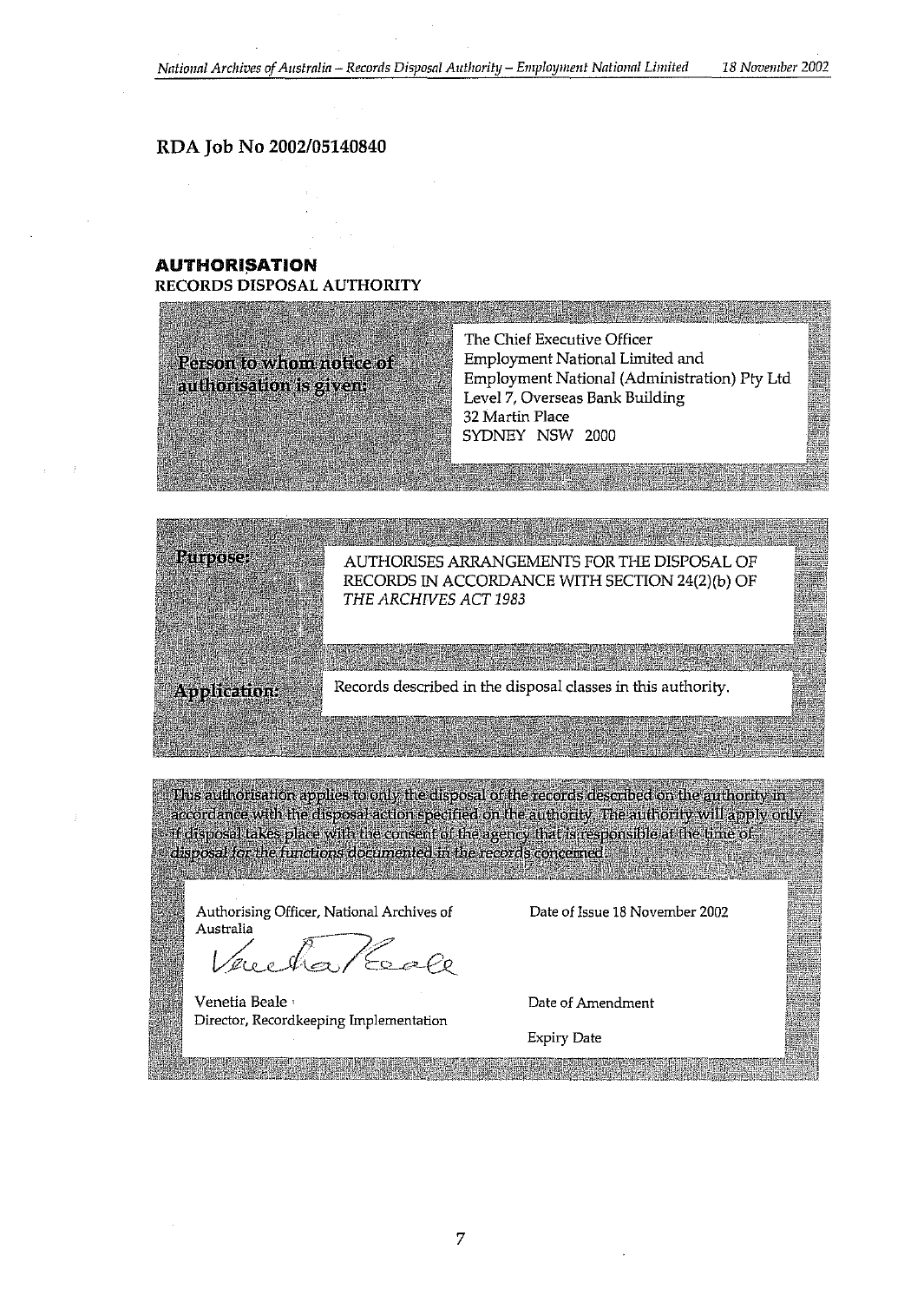### **APPLICATION**

This disposal authority has been developed to address the records custody and ownership issues arising from the sale of business lines owned by Employment National Limited and/or its wholly owned subsidiary Employment National (Administration) Pty Ltd. The scope of this RDA does not include anything other than what is required to meet the immediate needs of the new owner.

Employment National Limited is an incorporated body under corporate law and has been given responsibility for selling various lines of business. The company itself is not being sold and the remainder of the organisation will be wound up on 30 June 2003. The administrative and corporate records will be retained by the portfolio department.

The custody of records required by the new owner(s) to meet its contractual obligations with Commonwealth agencies will be transferred to the new owner in accordance with General Disposal Authority (GDA) 25. GDA 25 authorises the transfer of custody of Commonwealth records required by a contractor to perform its contractual obligations,

#### Access to records

Employment National is to ensure that it or its successors have access to the records described in classes numbered 4672, 4673 and 4674 until 30 June 2006.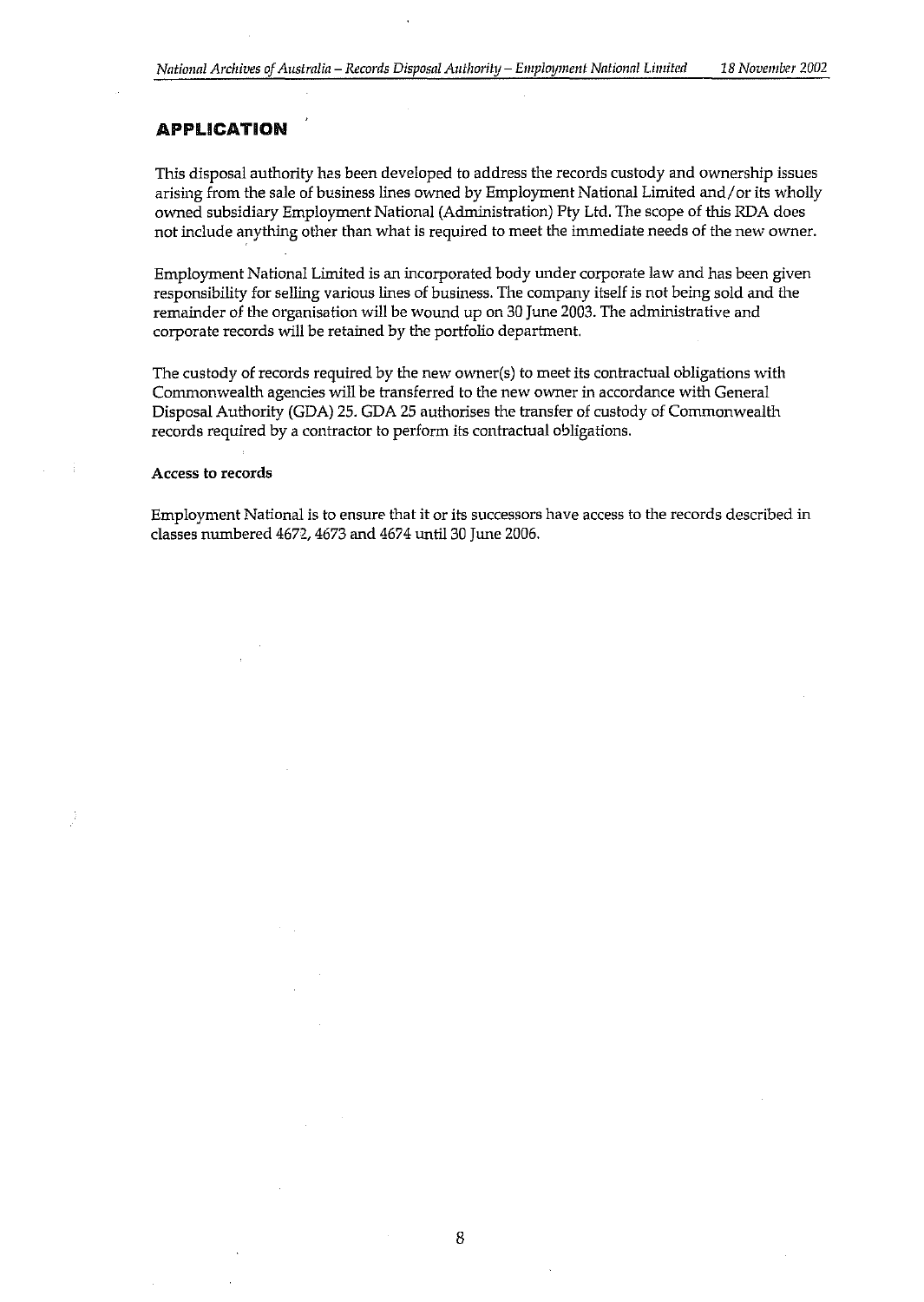## **EMPLOYMENT AND RECRUITMENT SERVICES**

### **Provision of Employment and Recruitment Services**

 $\frac{1}{\sqrt{2}}$ 

- 1

 $\frac{1}{2}$ 

| r royision or Employment and Heel alment ocrylocs |                                                                                                                                                                                                                                                                                                                                                                                                                                   |                                                                                            |  |  |
|---------------------------------------------------|-----------------------------------------------------------------------------------------------------------------------------------------------------------------------------------------------------------------------------------------------------------------------------------------------------------------------------------------------------------------------------------------------------------------------------------|--------------------------------------------------------------------------------------------|--|--|
| Entry<br>4670                                     | <b>Description of Records</b><br>Records documenting contracts with external<br>parties (client records) relating to the job matching<br>and new apprenticeship support services<br>programs, including:<br>records of employers                                                                                                                                                                                                  | <b>Disposal Action</b><br>Transfer custody and<br>ownership to new owner<br>or new owners. |  |  |
| 4671                                              | Records documenting contracts with external<br>parties (client records) relating to OzJobs,<br>including:<br>records of OzJobs contracts<br>۰<br>records of clients<br>۰                                                                                                                                                                                                                                                          | Transfer custody and<br>ownership to new owner<br>or new owners.                           |  |  |
| 4672                                              | Records documenting details of applicants<br>(candidate records) relating to OzJobs, including:<br>records of temporary staff hired through<br>OzJobs<br>short form registration forms<br>۰<br>records of active candidates that have<br>۰<br>registered specifically for OzJobs<br>temporary or permanent purposes<br>copies of testing results for active<br>۰<br>candidates<br>medical records<br>۰<br>privacy statements<br>۰ | Transfer custody and<br>ownership to new owner<br>or new owners.                           |  |  |
| 4673                                              | Records documenting financial information<br>relating to the job matching, new apprenticeship<br>support services, intensive assistance and harvest<br>labour service programs, including:<br>copies of revenue records<br>۰<br>copies of expense records<br>۰                                                                                                                                                                    | Transfer custody and<br>ownership to new owner<br>or new owners.                           |  |  |
| 4674                                              | Records documenting financial information<br>relating to OzJobs, including:<br>copies of revenue records<br>copies of expense records<br>records relating to management of debt<br>recovery                                                                                                                                                                                                                                       | Transfer custody and<br>ownership to new owner<br>or new owners.                           |  |  |
| 4675                                              | Records documenting expenditure contracts<br>relating to the job matching, new apprenticeship<br>support services, intensive assistance and harvest<br>labour service programs, including:<br>lease agreements<br>$\bullet$<br>car parking agreements<br>۰<br>cleaning contracts<br>۰<br>site maintenance contracts<br>۰<br>logs of emergency lighting and exit signs<br>۰<br>copies of floor plans<br>۰                          | Transfer custody and<br>ownership to new owner<br>or new owners.                           |  |  |

 $\alpha$ 

 $\mathcal{A}^{\pm}$